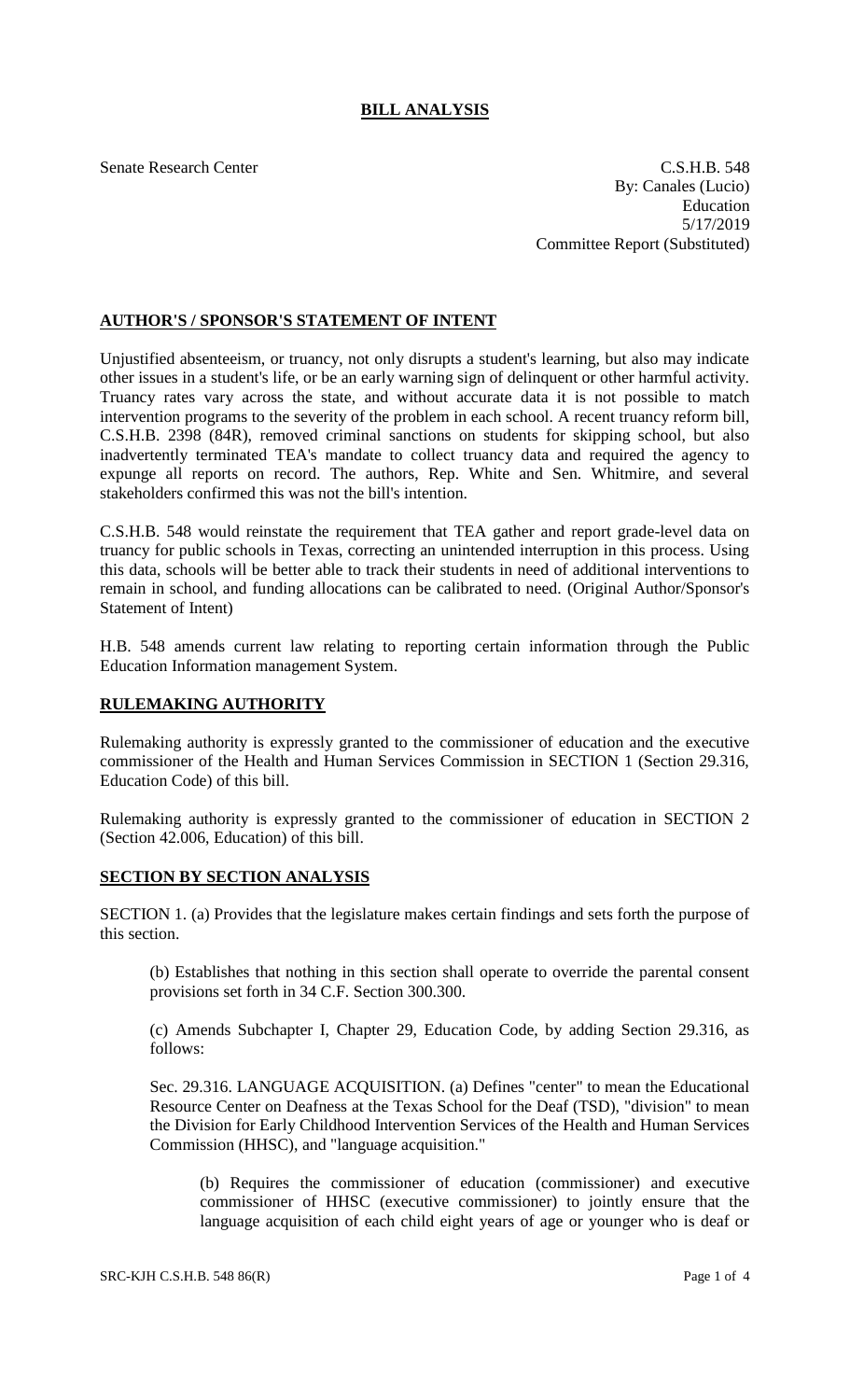hard of hearing is regularly assessed using a tool or assessment determined to be valid and reliable as provided by Subsection (d).

(c) Requires Texas Education Agency (TEA), the division, and the center, not later than August 31 of each year, to prepare and post on TEA's, the division's, and the center's respective Internet websites a report on the language acquisition of children eight years of age or younger who are deaf or hard of hearing. Requires the report to:

(1) include:

(A) existing data reported in compliance with federal law regarding children with disabilities; and

(B) information relating to the language acquisition of children who are deaf or hard of hearing and also have other disabilities;

(2) state for each child:

(A) the instructional arrangement used with the child as described by Section 42.151 (Special Education), including the time the child spends in a mainstream instructional arrangement;

(B) the specific language acquisition services provided to the child, including:

(i) the time spent providing those services; and

(ii) a description of any hearing amplification used in the delivery of those services, including:

(A) the type of hearing amplification used;

(B) the period of time in which the child has had access to the hearing amplifications; and

(C) the average amount of time the child uses the hearing amplification each day;

(D) the preferred unique communication mode used by the child at home; and

(E) the child's age, race, and gender, the age at which the child was identified as being deaf or hard of hearing, and any other relevant demographic information the commissioner determines to likely be correlated with or have an impact on the child's language acquisition;

(3) compare progress in English literacy made by children who are deaf or hard of hearing to progress in that subject made by children of the same age who are not deaf or hard of hearing, by appropriate age range; and

(4) be redacted as necessary to comply with state and federal law regarding the confidentiality of student medical or educational information.

(d) Requires the commissioner, the executive commissioner, and the center to enter into a memorandum of understanding regarding: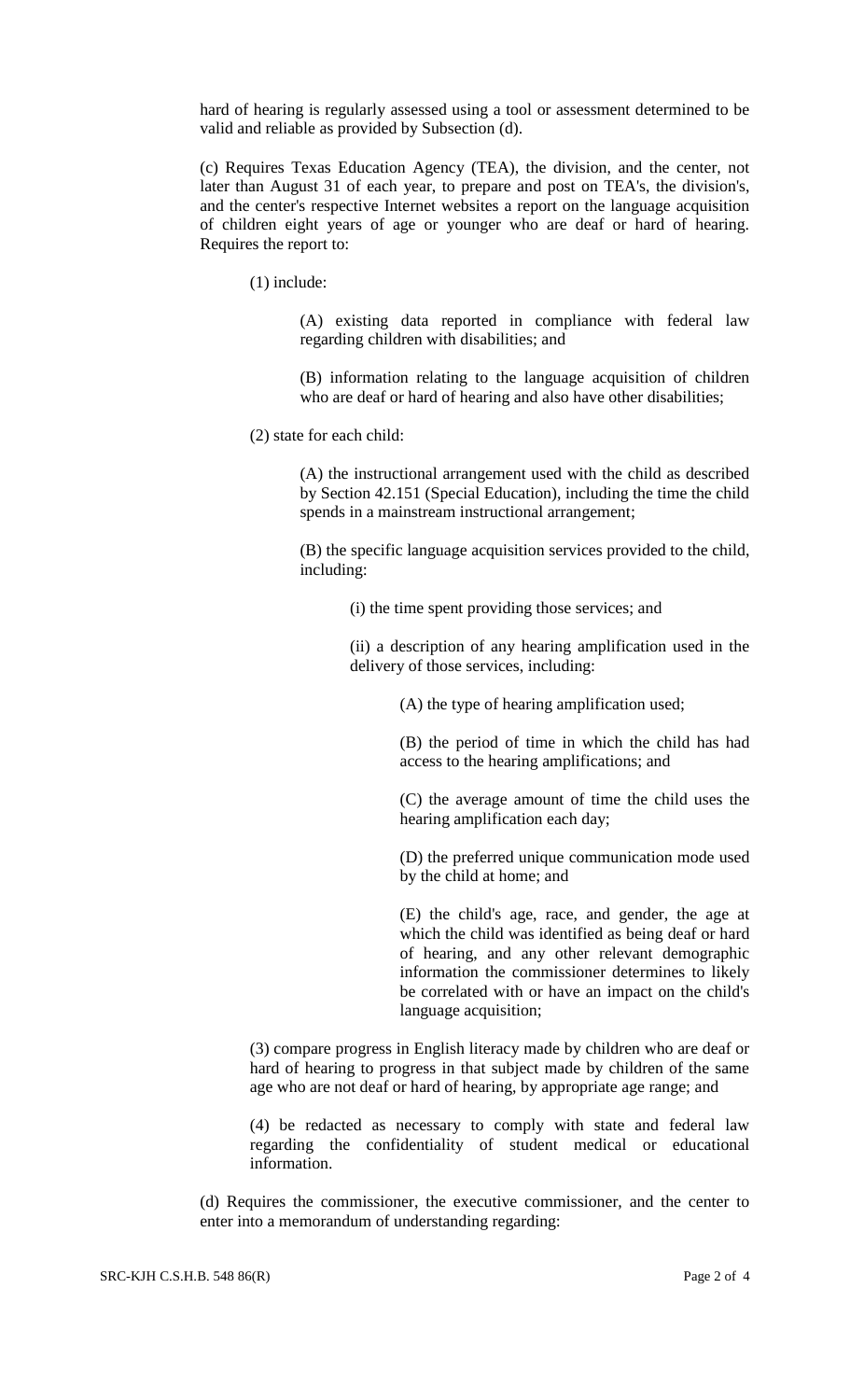(1) the identification of experts in deaf education; and

(2) the determination, in consultation with those experts, of the tools and assessments that are valid and reliable, in both content and administration, for use in assessing the language acquisition of children eight years of age or younger who are deaf or hard of hearing.

(e) Requires TEA to use existing collected data and data collected and transferred from the Department of State Health Services (DSHS) and HHSC, as agreed upon in the memorandum of understanding, for the report under this section.

(f) Requires the commissioner and the executive commissioner jointly to adopt rules as necessary to implement this section, including rules for:

(1) assigning each child eight years of age or younger who is deaf or hard of hearing a unique identification number for purposes of the report required under Subsection (c) and to enable the tracking of the child's language acquisition, and factors affecting the child's language acquisition, over time; and

(2) implementing this section in a manner that complies with federal law regarding confidentiality of student medical or educational information, including the Health Insurance Portability and Accountability Act of 1996 (42 U.S.C. Section 1320d et seq.) and the Family Educational Rights and Privacy Act of 1974 (20 U.S.C. Section 1232g), and any state law relating to the privacy of the student information.

SECTION 2. Amends Section 42.006, Education Code, by adding Subsection (a-6), as follows:

(a-6) Requires the commissioner by rule to require each school district and open-enrollment charter school to report through the Public Education Information Management System information disaggregated by campus and grade regarding:

(1) the number of children who are required to attend school under Section 25.085 (Compulsory School Attendance), are not exempted under Section 25.086 (Exemptions), and fail to attend school without excuse for 10 or more days or parts of days within a six-month period in the same school year;

(2) the number of students for whom the district initiates a truancy prevention measure under Section 25.0915(a-4) (relating to the requirement of the school district to initiate truancy prevention measures on a student if the student fails to attend school without excuse on three or more days or parts of days within a four-week period but does not fail to attend school for a certain time); and

(3) the number of parents of students against whom an attendance officer or other appropriate school official has filed a complaint under Section 25.093 (Parent Contributing to Nonattendance).

SECTION 3. (a) Defines "agency" to mean TEA, defines "center" to mean the Educational Resource Center on Deafness at TSFD, and defines "division" to mean the Division for Early Childhood Intervention Services of HHSC.

(b) Requires the commissioner, the executive commissioner, and the center, not later than December 1, 2019, to jointly determine the tools and assessments that are valid and reliable for use in assessing the language acquisition of children eight years of age or younger who are deaf or hard of hearing as required under 29.3016(d), Education Code, as added by this Act.

(c) Requires TEA, the division, and the center, notwithstanding Section 29.316(c), Education Code, as added by this Act, to jointly prepare and post on TEA's, the